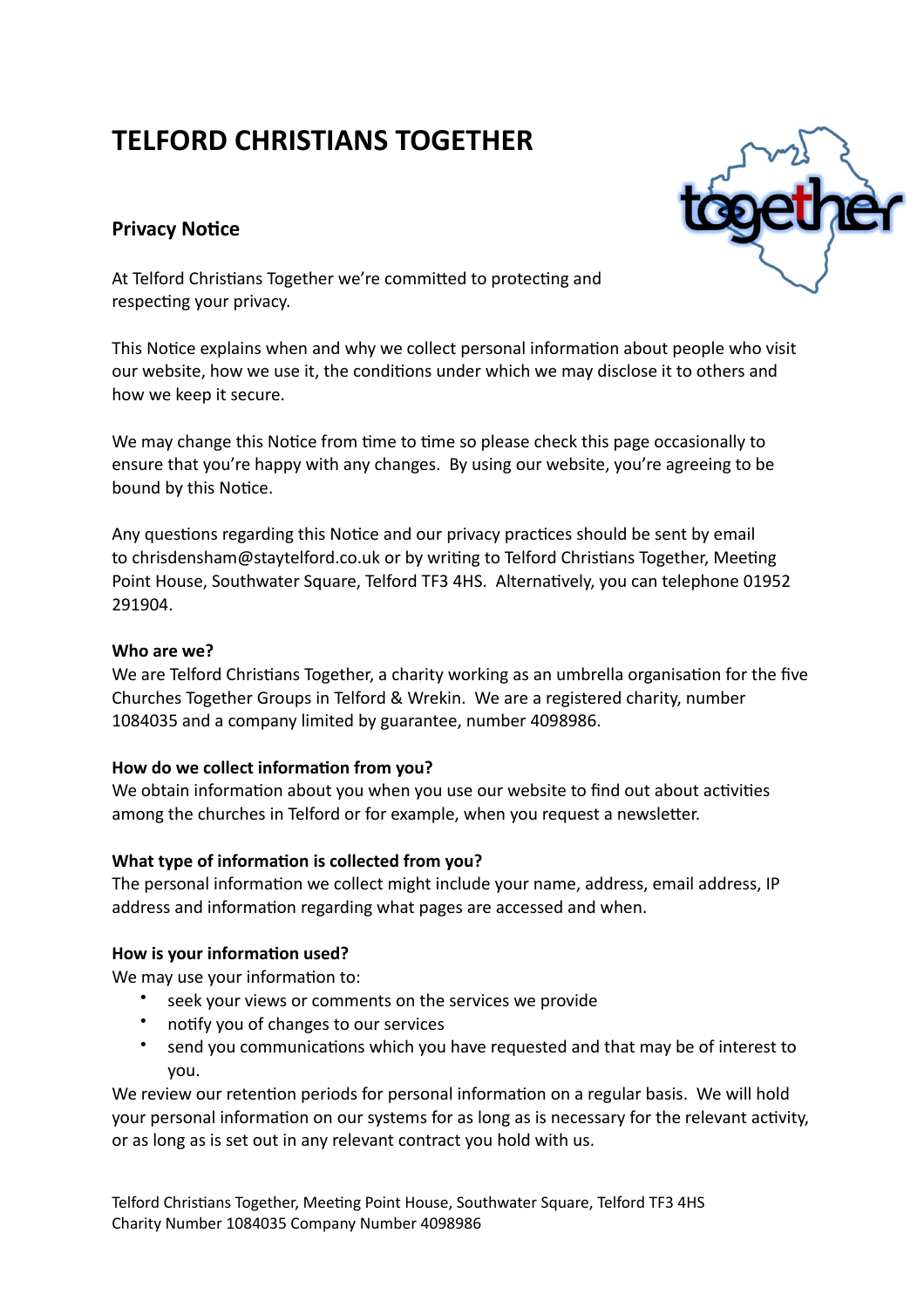## **Who has access to your information?**

We will not sell your information to third parties. We will not share your information with third parties for marketing purposes.

**Third Party Service Providers** working on our behalf: we may pass your information to our third party service providers, agents, sub-contractors and other associated organisations for the purposes of completing tasks and providing services to you on our behalf (eg. to process donations and send you mailings). However, when we use third party service providers, we disclose only the personal information that is necessary to deliver the service and we have a contract in place that requires them to keep your information secure and not to use it for their own direct marketing purposes. Please be reassured that we will not release your information to third parties for them to use for their own direct marketing purposes, unless you have requested us to do so, or we are required to do so by law, eg. by a court order or for the purposes of prevention of fraud or other crime.

**Third Party Product Providers:** Telford Christians Together does not work with any third party product providers.

## **Your Choices**

You have a choice about whether or not you wish to receive information from us. If you do not want to receive direct marketing communications from us about the vital work we do and our services, then you can select your choices by ticking the relevant boxes situated on the form on which we collect your information.

We will not contact you for marketing purposes by email, phone or text message unless you have given your prior consent. We will not contact you for marketing purposes by post if you have indicated that you do not wish to be contacted. You can change your marketing preferences at any time by contacting us by email: chrisdensham@staytelford.co.uk or telephone on 01952 291904.

## How you can access and update your information

The accuracy of your information is important to us. We're working on ways to make it easier for you to review and correct the information that we hold about you. In the meantime, if you change email address, or any of the other information we hold is inaccurate or out of date, please email us at chrisdensham@staytelford.co.uk, or write to us at Telford Christians Together, Meeting Point House, Southwater Square, Telford TF3 4HS. Alternatively, you can telephone 01952 291904.

You have the right to ask for a copy of the information Telford Christians Together hold about you.

Security precautions in place to protect the loss, misuse or alteration of your information When you give us personal information, we take steps to ensure that it's treated securely. Any sensitive information is encrypted and password protected. Hard copy information is kept locked away.

Telford Christians Together, Meeting Point House, Southwater Square, Telford TF3 4HS Charity Number 1084035 Company Number 4098986